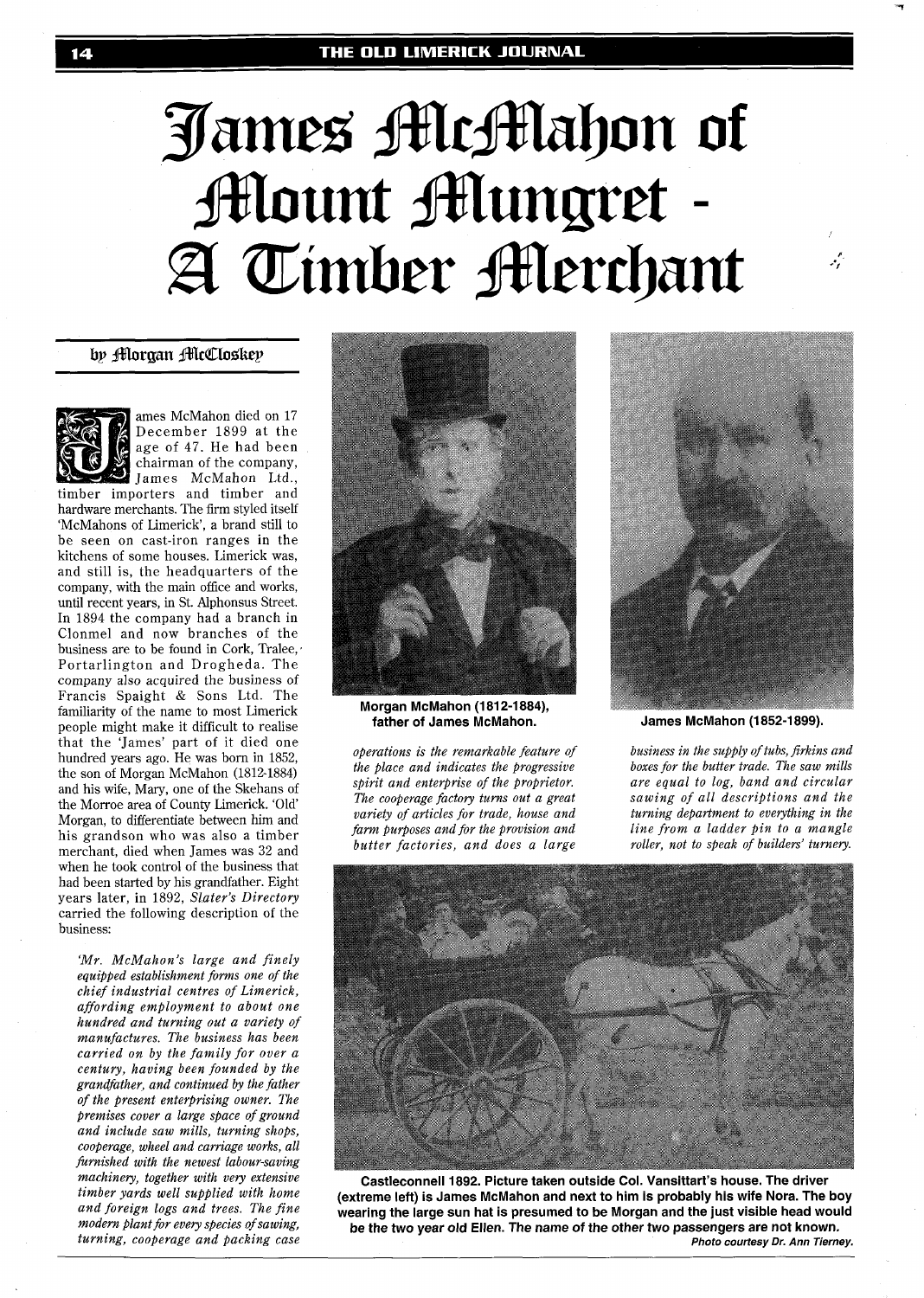

**Picture taken around 1914 of the office staff of James McMahon Ltd. Hugh McMahon is seated Centre of the front row and on his left is probably Tom Loughrey who, in 1905, married a sister of Hugh's. Standing on the extreme left in the trendy suit is Morgan, a step brother of Hugh. He later started his own business.** 

*The coach and van factory is the latest development, and has given a good account of its capacity, but is the natural outcome of an original department all along engaged in wheelwright work. Altogether the concern is one of the most complete and self-contained to be found anywhere, and its old-established position and high reputation do great credit to the skill and go-ahead spirit for which the industrial circles of Limerick have been famous. We may add that power is supplied by a fine steam engine of 40hp and that Mr. McMahon, apart from his business qualifications, is an expert in the trades represented and the soul of the enterprise.'* 

While that account may be rather fulsome, it is not untrue and helps to throw some light on the activities in which the McMahon firm was engaged. The saw mills which the article mentions were known as Garryowen Saw Mills, and other activities were located in William Street and Sexton Street. An old name-board bearing the name 'Morgan McMahon' could still be seen in Sexton Street up to the time of the extension of the Presentation Convent. The late Kevin Hannan said that it had originally been the site of the City Theatre.

At some point James gave the company his own name and this has caused some difficulty in the acceptance of the claim that the business was founded in 1830. This was 22 years before James was born, so the foundation of the business must, as suggested in the *Slater's Directory* article,

surely be attributed to his grandfather, since his father was only 18 years old in 1830. James, born on 1 November 1852, was the eldest son of five children born to his parents. The others were Patrick (29.5.1854), Ann (20.1.1856), Morgan (14.2.1857) and Michael (5.2.1860). At the age of 32 it is probably safe to assume that James had been engaged in the family business and had, therefore, sufficient experience to assume control. It is known that Patrick became a Jesuit. Morgan worked for his father for some time before going to America where, it is said, he died in a gunfight. No other information, apocryphal or otherwise, appears to be available about Ann and Michael.

James married twice. His first wife was a Miss Bridget Edwards from Limerick. Their second child, their first son, was named Hugh and was destined to become chairman of the company known as James McMahon Limited. Following the death of his first wife, James married Miss Nora McElligott from Ballysteen, near Ardfert, Co. Kerry. One of her brothers was J.J. McElligott, who became a senior civil servant and was appointed Governor of the newly-created Central Bank of the new Irish Free State. This second marriage produced another five children: Morgan Paul (1887), Ellen (1890), Nora (1894), Bridget (1896) and Margaret, ever afterwards called 'Baby', who was born in 1898.

By this time James and his new family were settled in Mount Mungret, where he began to breed cattle and became interested in local activities. It also provided a suitable place where he could

### **Photo courtesy Dr. Ann Tierney.**

extend hospitality to friends and business colleagues. Whiskey was not kept in bottles in Mount Mungret, but in a  $4^{\prime\prime}$ gallon keg. What else would a cooper use!

The house was a glebe house built in 1832 and occupied originally by the rector of the Church of Ireland church in Mungret, which had been built in 1822. Previously the main building in Mungret Abbey had been used for Protestant worship. Not far away at a farm in Island Duane there was a relative of James's, a Mrs Hayes who, before her marriage to Michael Hayes had been a Malone from Gilloge. The relationship was through James's mother, who was related to the Malones. Every Sunday it was the custom of James to drive to Gilloge to visit the Malones.

Cooperage obviously continued to be an important activity of the McMahon company and at the Royal Dublin Agricultural Society's show of 1883 their cooperage exhibit was awarded a gold medal. In 1887 the company won first prize for cooperage at the Limerick Agricultural Show. In the 1890s James is reported in *Modern Ireland Directory* to have travelled to Denmark, Sweden and Holland to study butter packing techniques. A 561b. wooden box became the standard bulk pack for butter. The base of the box was smaller than the top (sometimes called a pyramid pack) so that the block of butter encased in greaseproof paper slid out quite easily when the box was upended. The blocks of butter were displayed on shop counters where prospective buyers were given to taking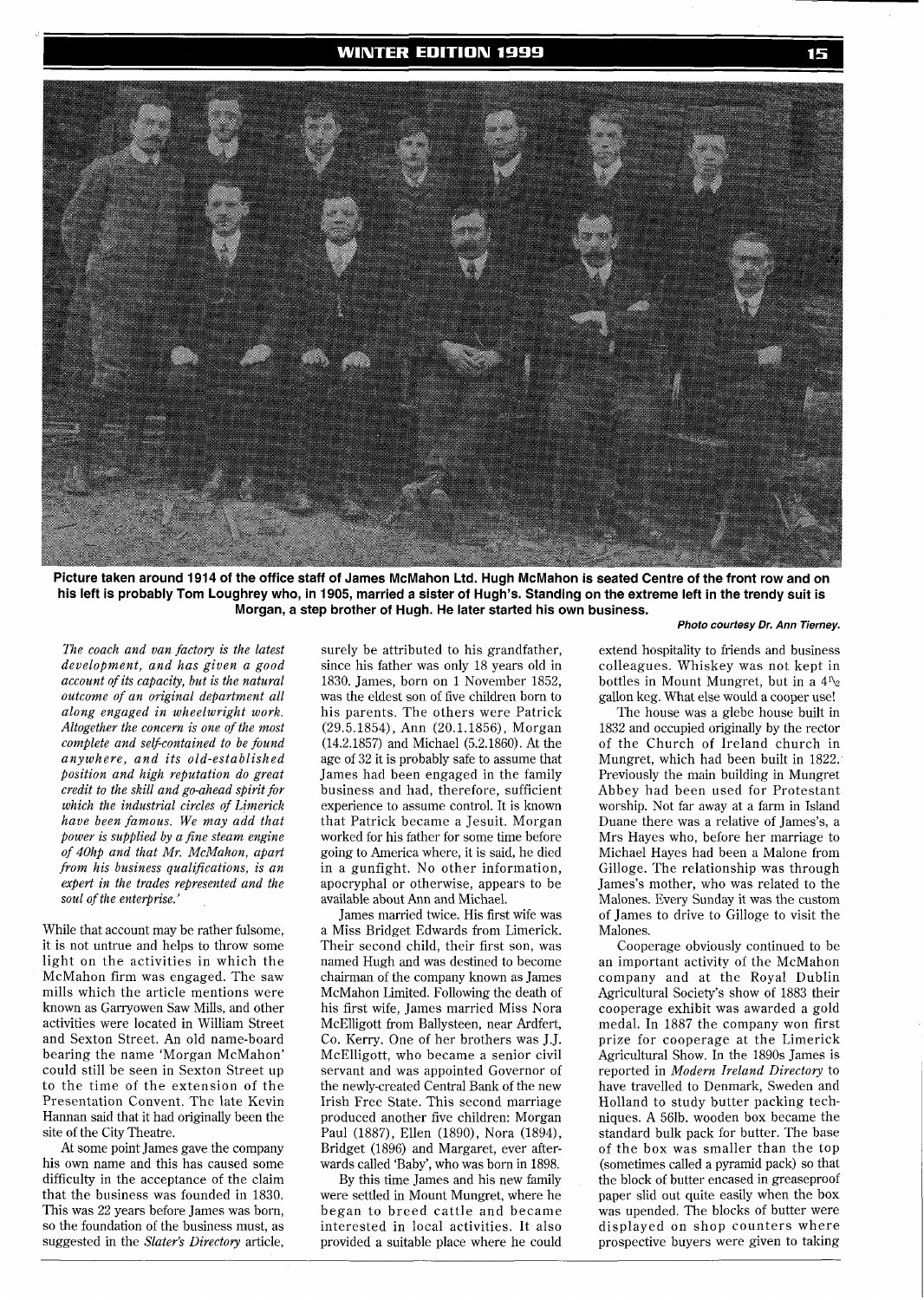

**A class at Mungret College about 1897. The boy in the light coloured suit in the centre row is Morgan McMahon who**  would be living at Mount Mungret at that time. *Photo courtesy Dr. Ann Tierney.* 

samples on their thumb nails to taste. Glass screens in front of the butter put an end to this practice. The required quantity of butter was taken from the block by the use of a butter spade, also called a 'scotch' hand, a wooden spatula like a small square paddle, smooth on one side and grooved on the other. The grooves prevented the butter sticking. The piece of butter was weighed and formed into a square shape with the spades and finally wrapped in greaseproof paper, called butter paper, bearing the seller's name. In the *Limerick Chronicle* of *27* October 1894 in a report on the Irish Dairy Association Show praise is given to the 'fine exhibition of butter packages of every variety shown by Mr. James McMahon of Alphonsus Street.'

However, the business path was not completely smooth. In April 1894, there was a strike by coopers, some of whom were arrested on charges of intimidating a man who continued to work. James McMahon attended the court proceedings and appealed for leniency towards the accused men saying that they had suffered by being on strike. The dispute probably arose out of the use of machinery in the making of casks and the McMahon company was making use of such machinery. Improvements in the saw mill were also being made. In 1898 Mr. Joseph O'Malley BE was advertising for carpenters and builders to erect a saw mill at the Alphonsus Street premises of James McMahon. This was probably a replace-

ment for the one destroyed in a fire at the timber yard the previous year.

James McMahon was a governor of Barrington's Hospital, and Kevin Hannan told of another connection with the Barrington family. Some time around 1851 'Old' Morgan had loaned the sum of E500 to Matthew Barrington of Glenstal. If this was so it shows that the 39-yearold Morgan was financially sound, since the sum involved was considerable for those times. In February 1851 he had been married in Morroe parish church, which is near Glenstal, and since his wife came from that area one can only speculate as to what influences were at work here.

There can be no doubt that James



This sign could be seen at the top of St. Alphonsus Street. In the background is the spire of the Redemptorist's Church. The Alphonsus Street premises.